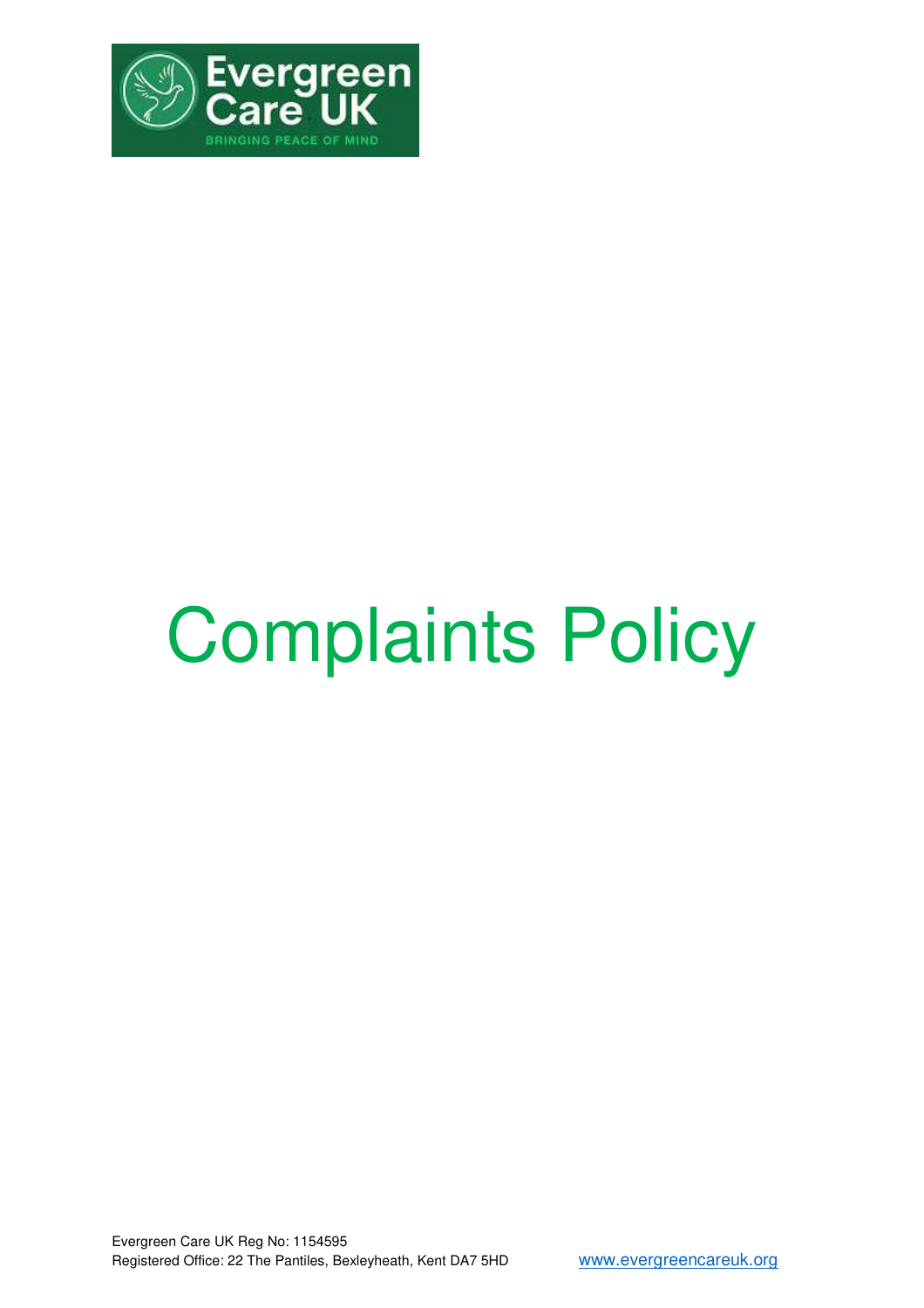## **Evergreen Care UK (ECUK) views complaints as an opportunity to learn and improve for the future, as well as a chance to put things right for the person or organisation that has made the complaint.**

## **Our policy is:**

- to provide a fair complaints procedure which is clear and easy to use for anyone wishing to make a complaint
- to publicise the existence of our complaints procedure so that people know how to contact us to make a complaint
- to make sure everyone at ECUK knows what to do if a complaint is received
- to make sure all complaints are investigated fairly and in a timely way
- to make sure that complaints are, wherever possible, resolved and that relationships are repaired
- to gather information which helps us to improve what we do.

## **Definition of a Complaint**

A complaint is any expression of dissatisfaction, whether justified or not, about any aspect of ECUK.

## **Where Complaints Come From**

Complaints may come from any person or organisation who has a legitimate interest in ECUK.

A complaint can be received verbally, by phone, by e mail or in writing. This policy does not cover complaints from staff or volunteers who should use ECUK's Discipline and Grievance policies.

#### Who deals with Complaints?

The Complaint will be dealt with by the Head of the relevant Service. If the complaint relates to the Head of a Service it will be dealt with by the Chief Executive. If the complaint is about the Chief Executive it will be dealt with by the Chair of Trustees.

#### How long will complaints take?

A letter confirming receipt of the complaint will be sent within 5 working days. A full response to the complaint will normally be sent within 2 weeks of the receipt of the complaint. If the matter cannot be dealt with in that time a letter will be sent to the complainant stating the reasons for the delay and giving a timescale when a full response will be provided. When relevant, an update will be given every two weeks in such cases. If the complaint is upheld appropriate action will be taken.

Evergreen Care Bexley is the working name of Bexley Churches Care Trust. Registered Office: 22 The Pantiles Bexleyheath Kent DA7 5HD. Tel 01322 431765